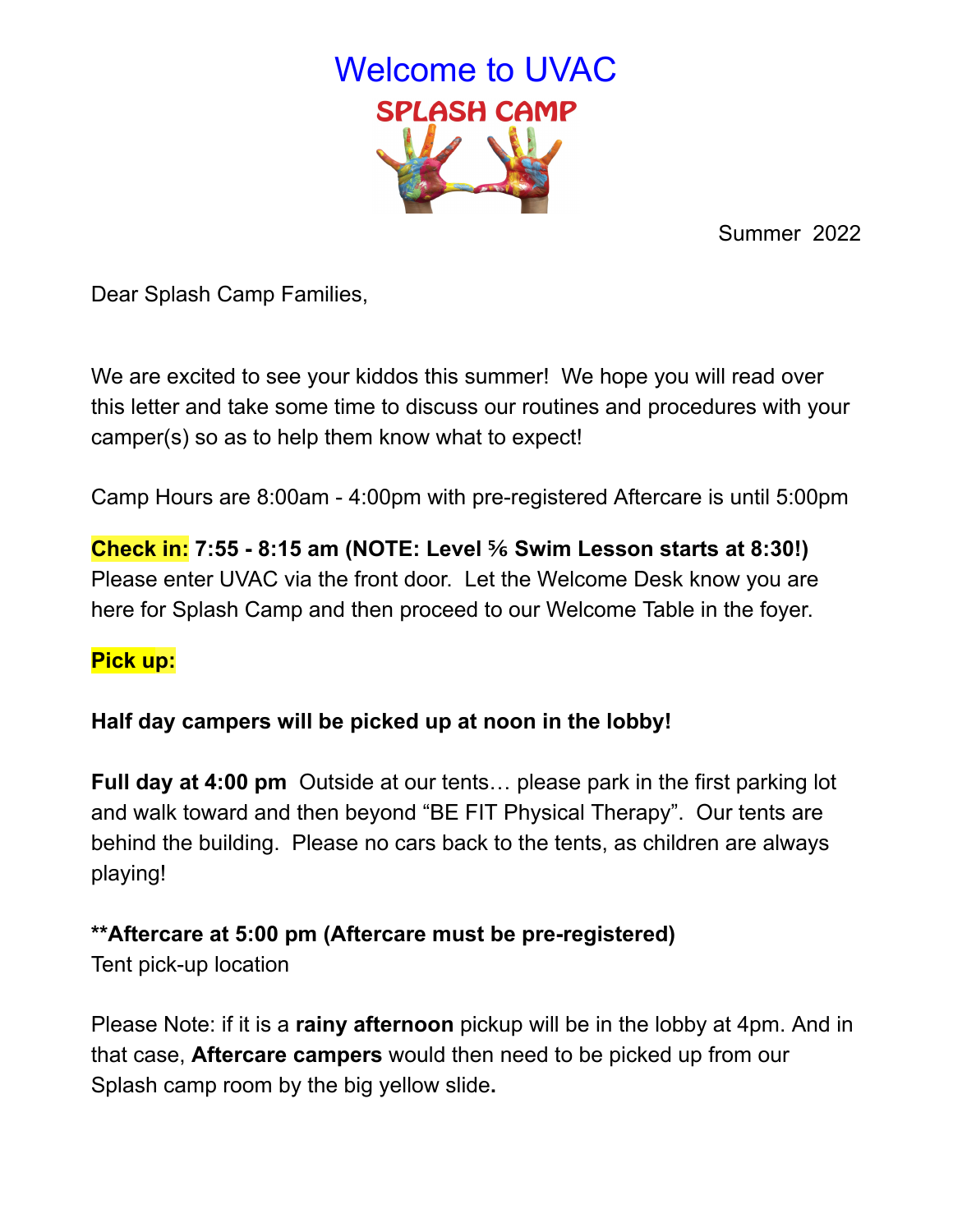We are so pleased about two new additions to our Splash Camp this year! We have a Gaga Pit, built by our UVAC friend and photographer Beto!\* Plus a wonderful adventure park at the bottom of our campus trail. The adventure park is still a work in progress, but through the gracious help of our friend "Downtown" Brown and his enlistment of the 11th grade Natural Resource Class at the Hartford Area Career and Technology Center, we've cleared a lovely area, started two TeePees… have been given two hammocks; a fort is in process, as well as a low ground leaping course and a low ground slackline. This area is also being treated organically every 21 days for ticks. So we're very excited about the shaded imaginative play this space will provide for our campers!

We have a lovely and caring staff lined up, chosen for their giftedness for working with children! They gathered in early June for orientation along with Red Cross CPR and First Aid training!

Great friends and great adventures await your camper! So welcome to all of our old and new friends for a fun and meaningful camp experience.

Thank you so much for the privilege of serving your children!

## ~ [Karen](mailto:kcox@uvacswim.org) and [Kana](mailto:kwyman@uvacswim.org)

PS: \*(Beto is a great photographer for family portraits as well as a wonderful carpenter... If interested, please *reach out to me and I'll connect you! ~ Karen)*

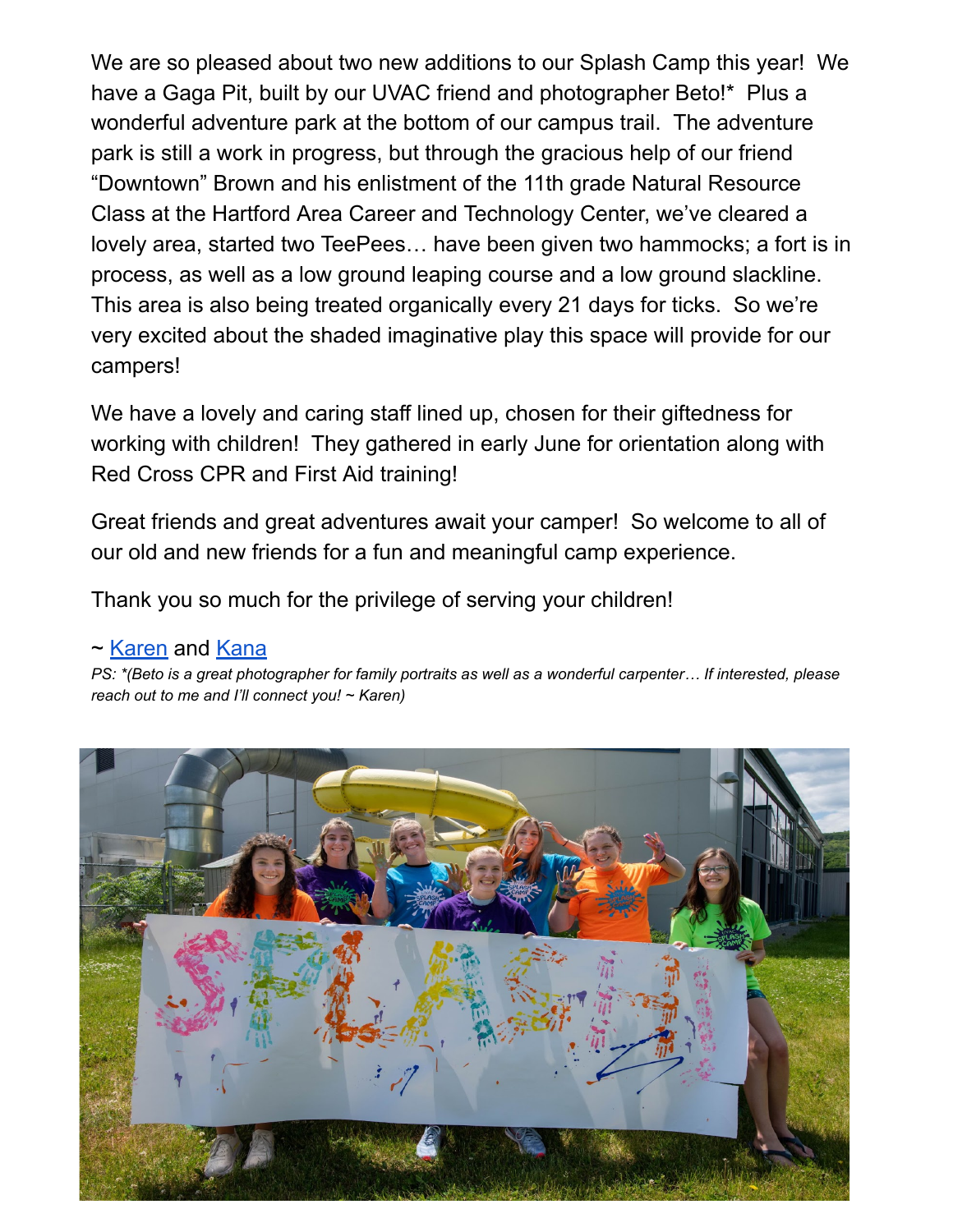7:55 - 8:15 **Morning Drop off:** Please use UVAC's front door and proceed to the check in welcome table in the foyer.

- 8:00 8:30 Morning Free choice / change to swimsuit
- 8:30 10 Swim Lessons and Free Swim
- 10:00 Change from swimming and prepare for snack time
- 10:15 **Snack** (Please bring a snack from home)
- 10:45 Craft time / outdoor camp games
- 11:45 Clean-up
- **Noon Pick up for half day campers from lobby**
- 12:00 **Lunch (Please bring your own lunch from home)**
- 12:45 Afternoon activities include: Outdoor Play / Free time play
- 1:30 Change for Free Swim (1:30 in comp pool flotation devices provided)
- 2:00 Group moves to warm pool
- 3:00 Change into dry clothes
- 3:20 **Snack** (Please bring a snack from home)
- 3:30 Choice time / optional handwork project
- **4:00 Pick Up at our tent site for Full Day Campers\***
- **5:00 Aftercare Pick Up (must have been pre-registered)**

**Please pick up your child from our tent site \*unless inclement whether.**

Please be aware that we are **not** a nut free program, however we encourage folks to plan on snacks and lunches without nuts to ensure that children with food allergies have limited exposure. If your child does have a food allergy please make sure that you make special mention of that at check-in. We want to make our counselors aware of any special care needed.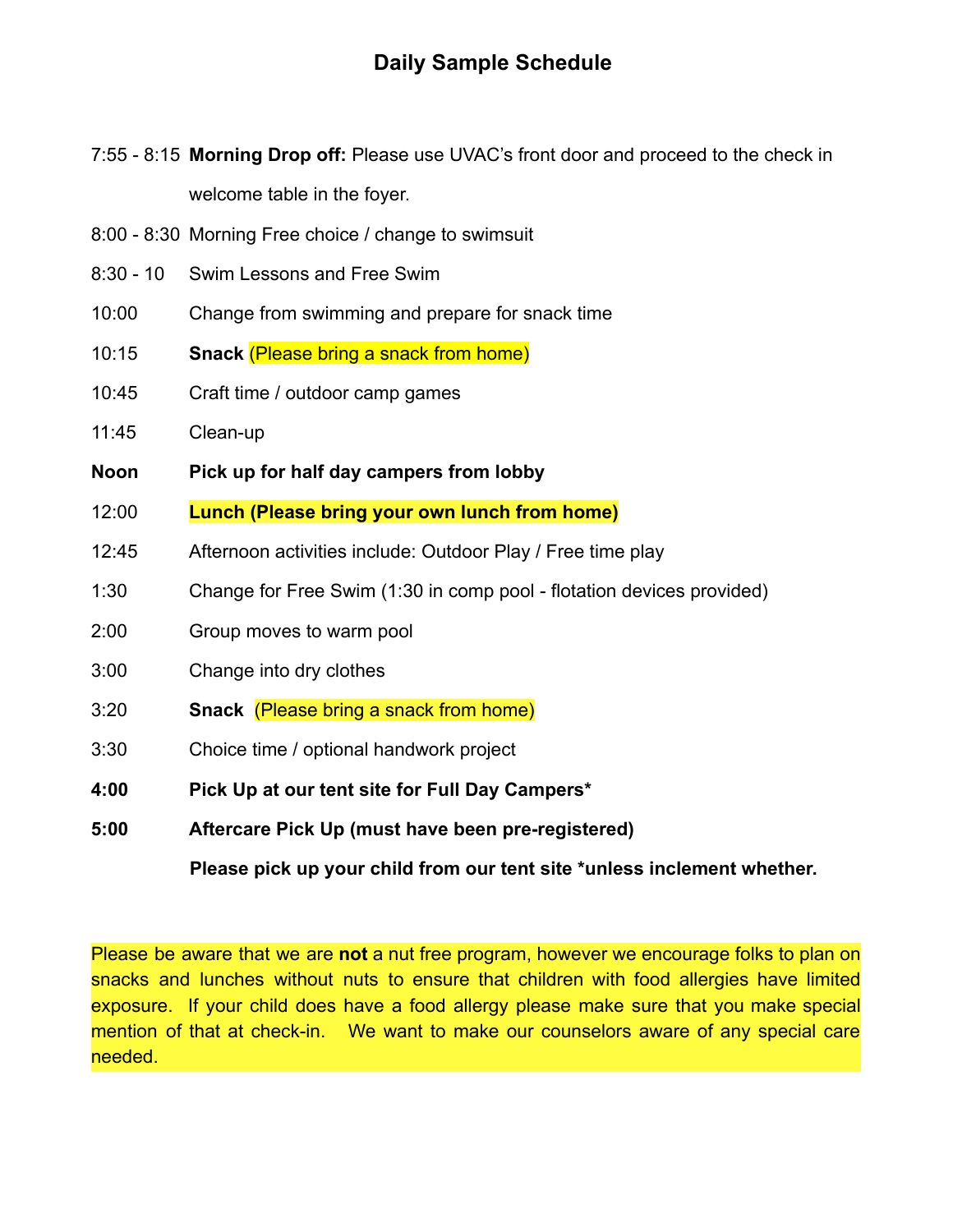## **What to Bring to Splash Camp**

Please **label** as much as possible

### and

### Please no glass containers!

- ❏ Come to camp in comfortable play clothes
- ❏ Bring a backpack to carry all your items
- ❏ Swimsuit (please no bikinis)
- ❏ **Two towels are helpful!!!**
- ❏ Goggles
- ❏ Pool shoes or flip flops (water shoes help prevent scuffed toes in the lazy river!)
- ❏ BRING SNEAKERS! NO sandals on our Wednesday hike or in our adventure park!
- ❏ Water Bottle
- **□ Snacks** enough for after swimming in the morning and in the afternoon!
- ❏ **Bring Lunch** for full-day campers
- ❏ Extra hair bands suggested for children with long hair
- ❏ **Toiletries including mild soap, and hand or body lotion if desired…**
- ❏ **SUN Screen**
- ❏ **Bug Spray**

Please no electronic devices or valuables.

Other than a show and tell item, we discourage toys from home as they often lead to misunderstandings and hurt feelings.

May we stress that each child should bring a refillable water bottle and a pair of his or her own goggles!!! Thank you!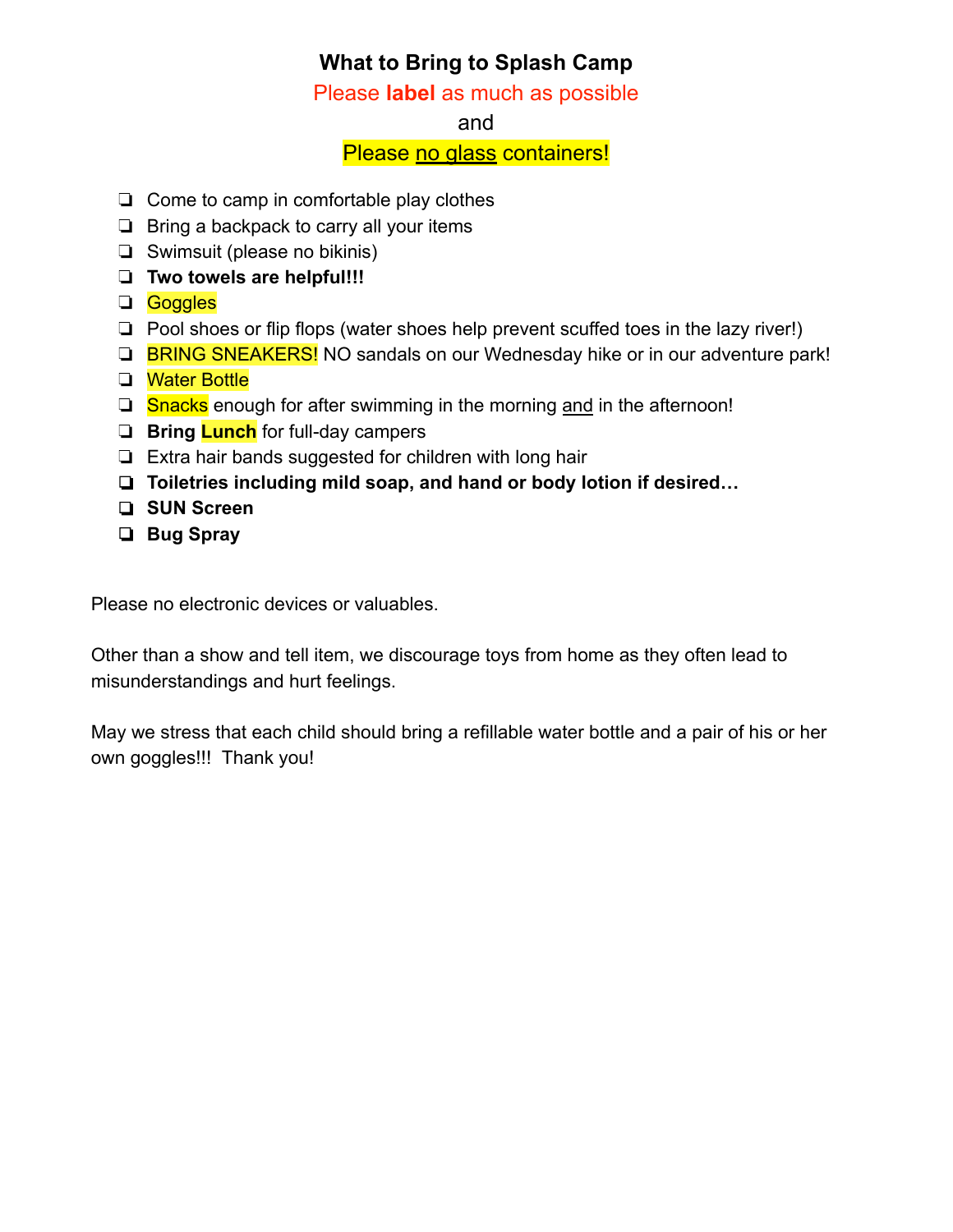#### **General Camp Information**

- Splash camp is intended for children 6-10 years.
- We are **not** a nut-free facility or program.
- We no longer have purchasable lunch service
- Any medication that your child needs must be presented to Sue Belisle or Kana at morning check-in. Children must be able to administer medications themselves (in other words; we can't administer shots. We can open a medicine bottle, but the child must be able to drink a liquid or swallow a capsule on their own) Please review with Kana / Sue any instructions. In most cases medication will be kept in Karen & Kana's office until lunch or specified time. Please also let us know if your child needs assistance and/or reminding to take medication.

#### **Drop-Off and Pick-Up**

- Children should be dropped off between 7:55am and 8:15am. Each child must be checked in by a parent or guardian.
- Half day campers should be picked up by 12 noon in the lobby. Full day campers must be picked up by 4:00pm. Pre-registered Aftercare children must be picked up by 5pm. Each child must be checked out by an authorized parent or guardian..
- A child will not be released to anyone without written consent from a parent or guardian. If someone tries to pick up your child without written consent, you will be contacted immediately.

#### **Aftercare**

● For staffing reasons, we can only accept pre-registered children into aftercare (until 5pm)

#### **Illness**

- If your child is sick and contagious, please do not send him/her to camp.
- Children with a fever over 100 will be sent home right away and must remain home until they have been fever-free for 48 hours with no medication.
- Any child who is experiencing vomiting, severe nausea, diarrhea, and/or other similar symptoms, will be sent home and must remain home until symptoms have not returned in 24 hours with no medication.
- No refunds will be given for days missed due to illness. If a child misses more than 50% of the camp week, the option of coming to a different week is possible if there is available space, but this is not guaranteed.
- We are a mask optional facility.
- If a case of Covid does occur in our camp we will inform you, but any specifics would be restricted by HIPPA privacy regulations.